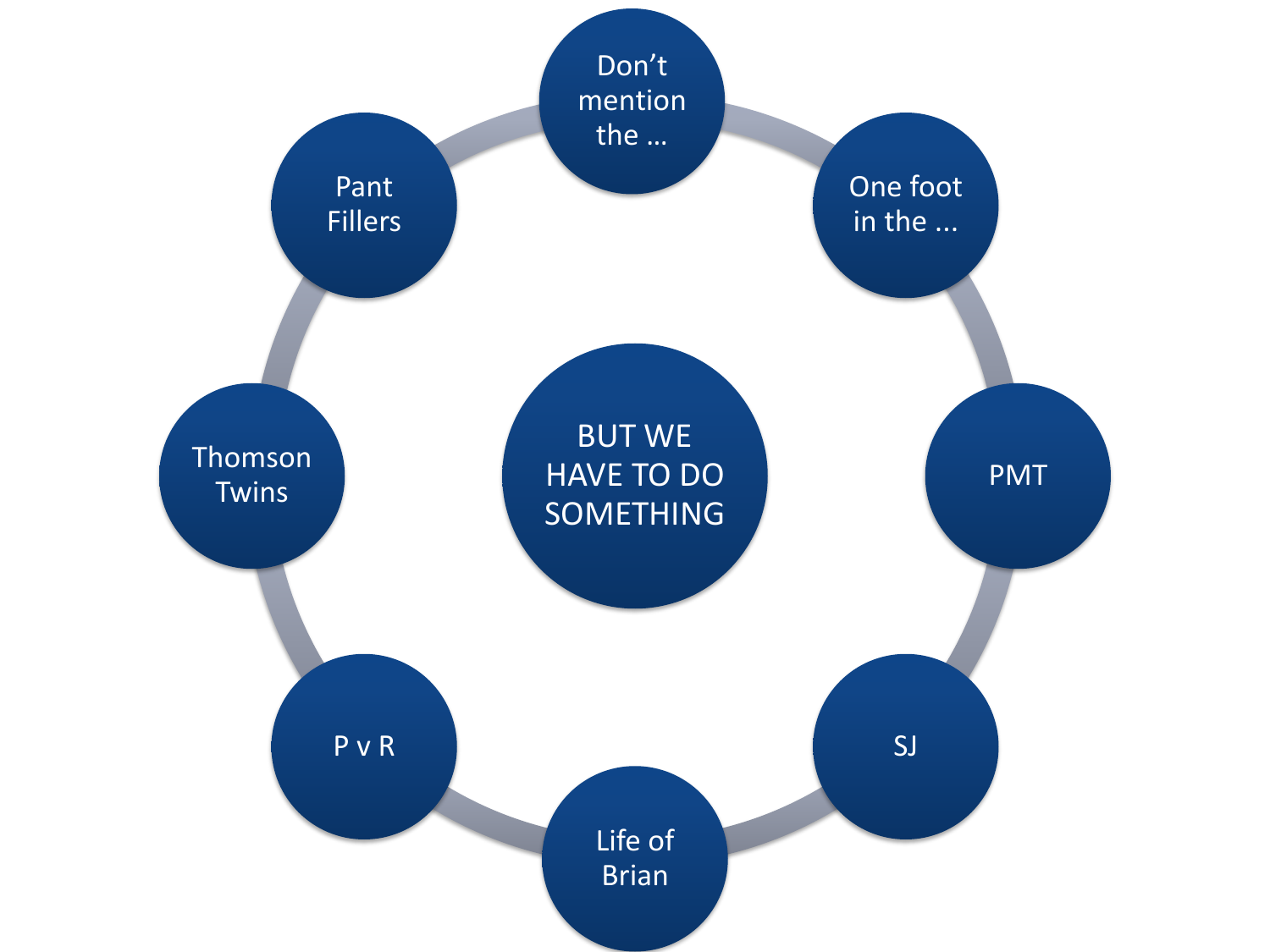# <span id="page-1-0"></span>Always look on the bright side of life

- I'm a better driver than …..
- I've been driving for 35 years and never ..…
- The problem is boy racers .....
- Women drivers are the biggest problem .....
- Older drivers they're the dangerous ones .....
- White van man ……
- It won't happen to me ..... OPTIMISM BIAS and REINFORCED BEHAVIOUR

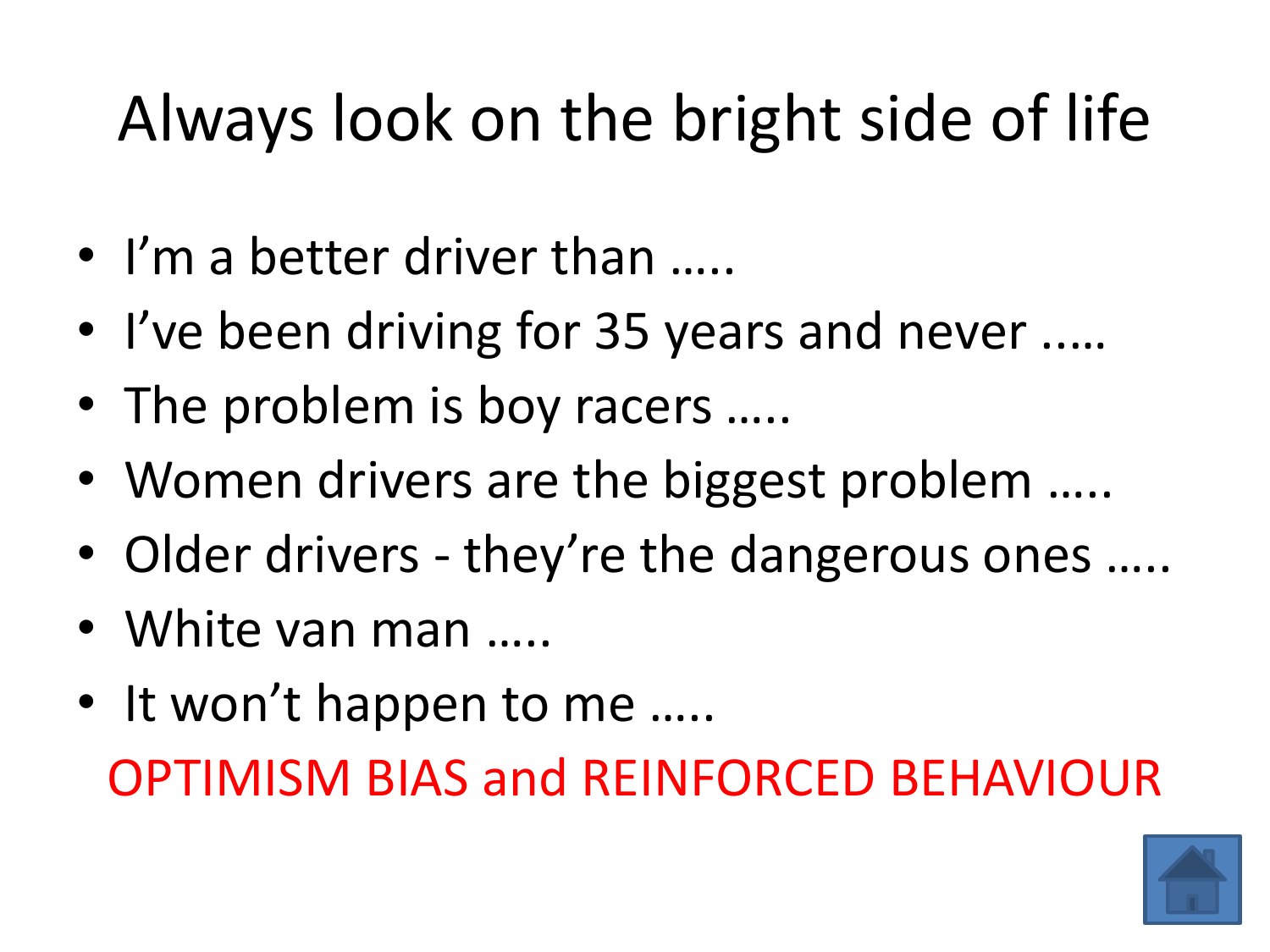# Credible Risk?

<span id="page-2-0"></span>

- Graphic?
- Memorable?
- Shocking?
- As bad as it gets?
- Real?
- Shareworthy?

• **Effective X**

#### **Primum non nocere**

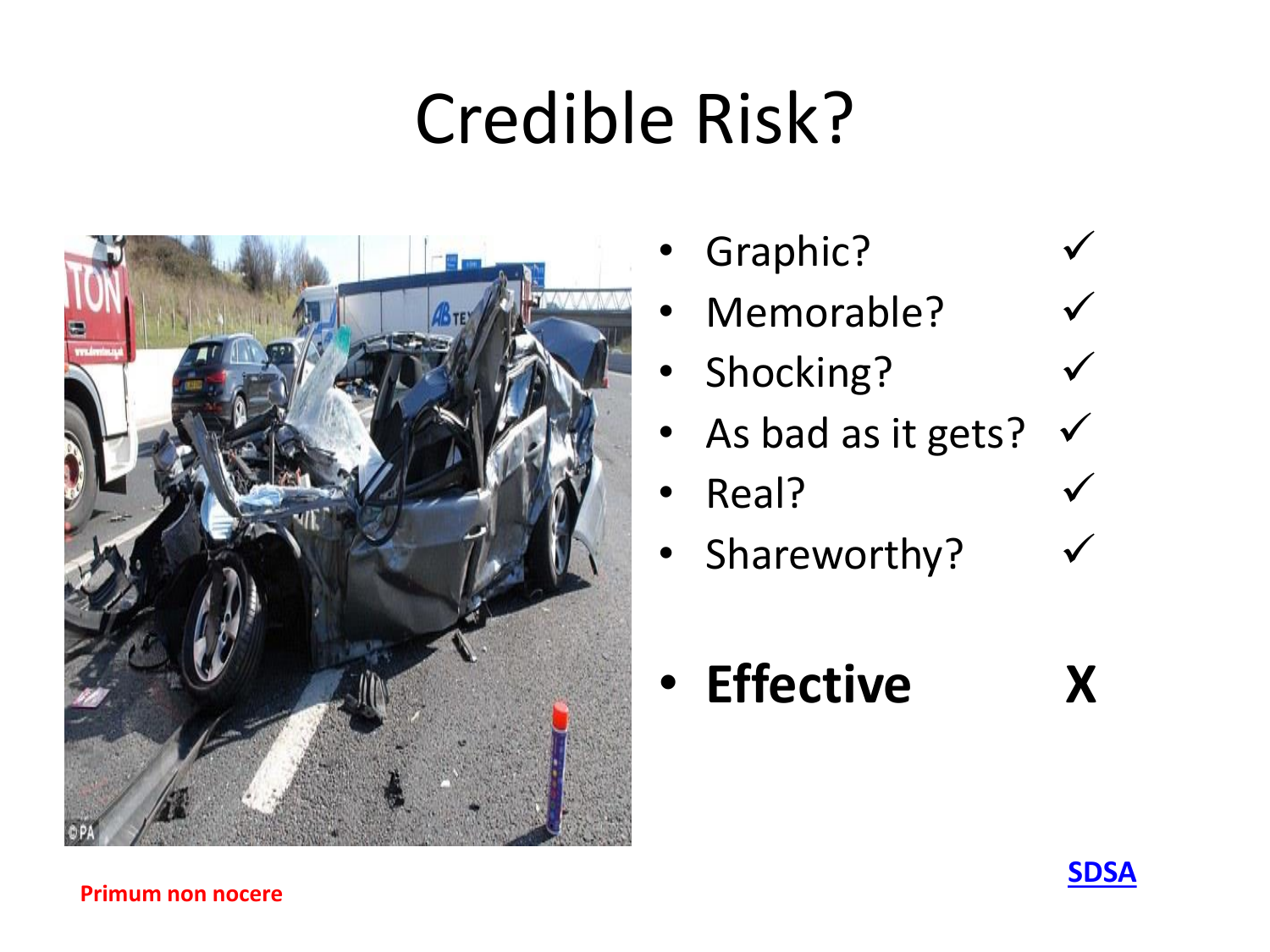# <span id="page-3-0"></span>Behavioural Change Models

#### **Proven Models**

- Protection Motivation Theory
- Theory of Planned Behaviour
- Health Belief Model
- Theory of Reasoned Action
- Theory of Flow
- Transtheoretical Model
- Language of BCTs

#### **NUDGE**

- Pre-contemplation
- **Contemplation**
- **Preparation**
- Action
- **Maintenance**

EVIDENCE **RESEARCH** EVALUATION

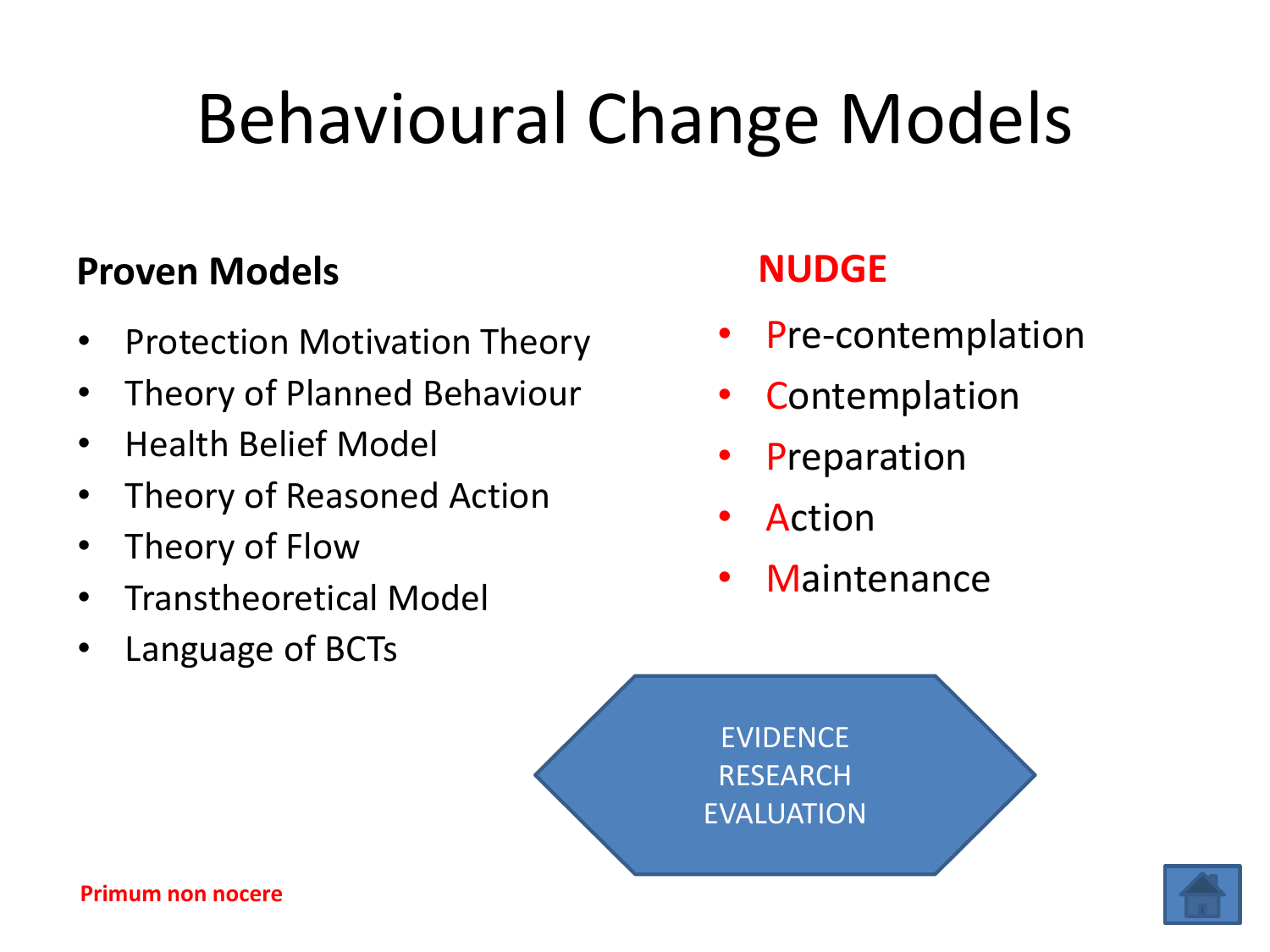# <span id="page-4-0"></span>Neuroscience and Somatic Markers

### **Cognitive Functions of the Prefrontal Cortex**

- The ability to recognise future consequences resulting from current actions
- **Experiential learning by associating** feelings and emotions to events

### **The Amygdala**

Memory of Fear

[Sad Sweet Dreamer](#page-5-0)

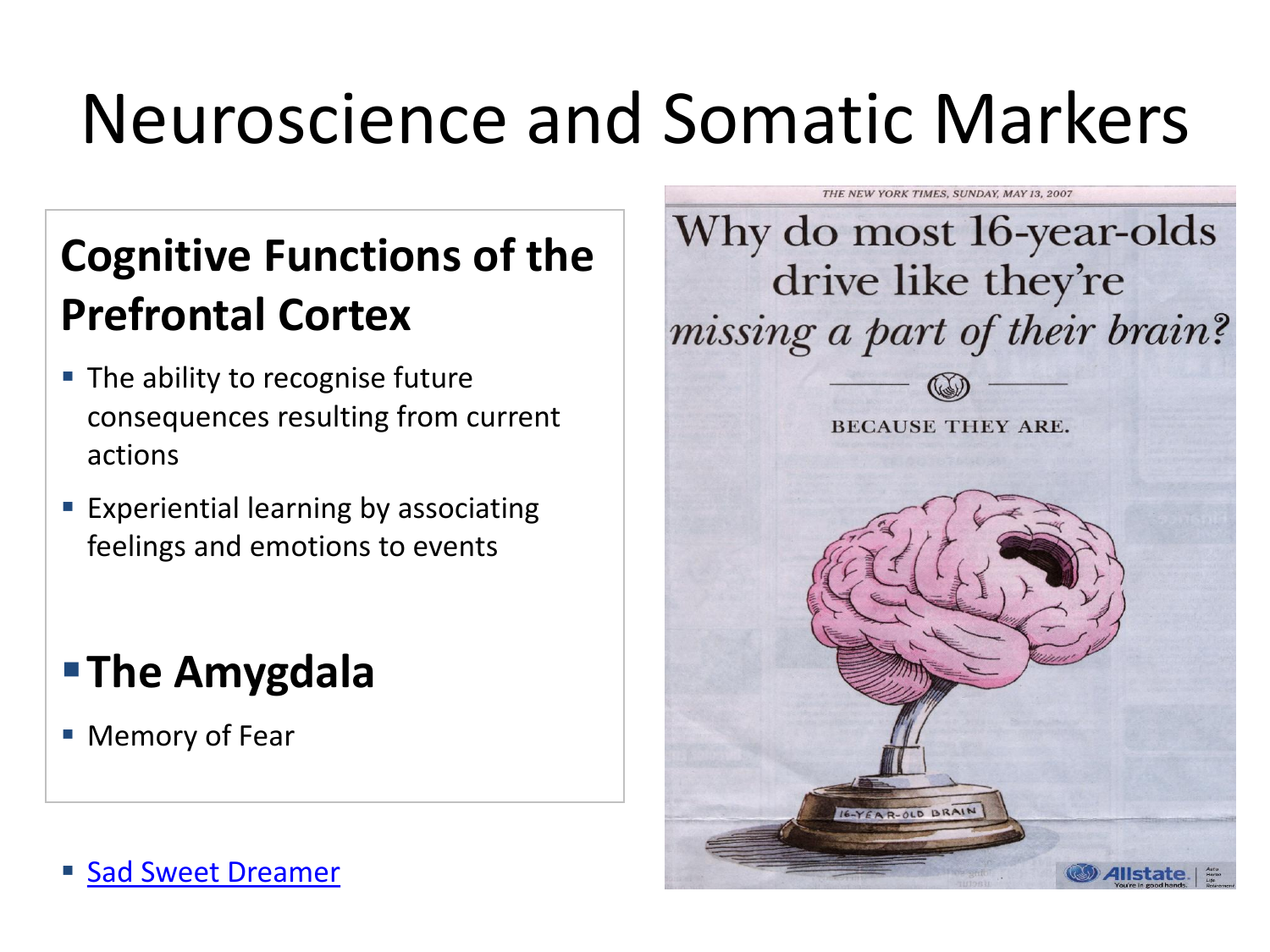<span id="page-5-0"></span>

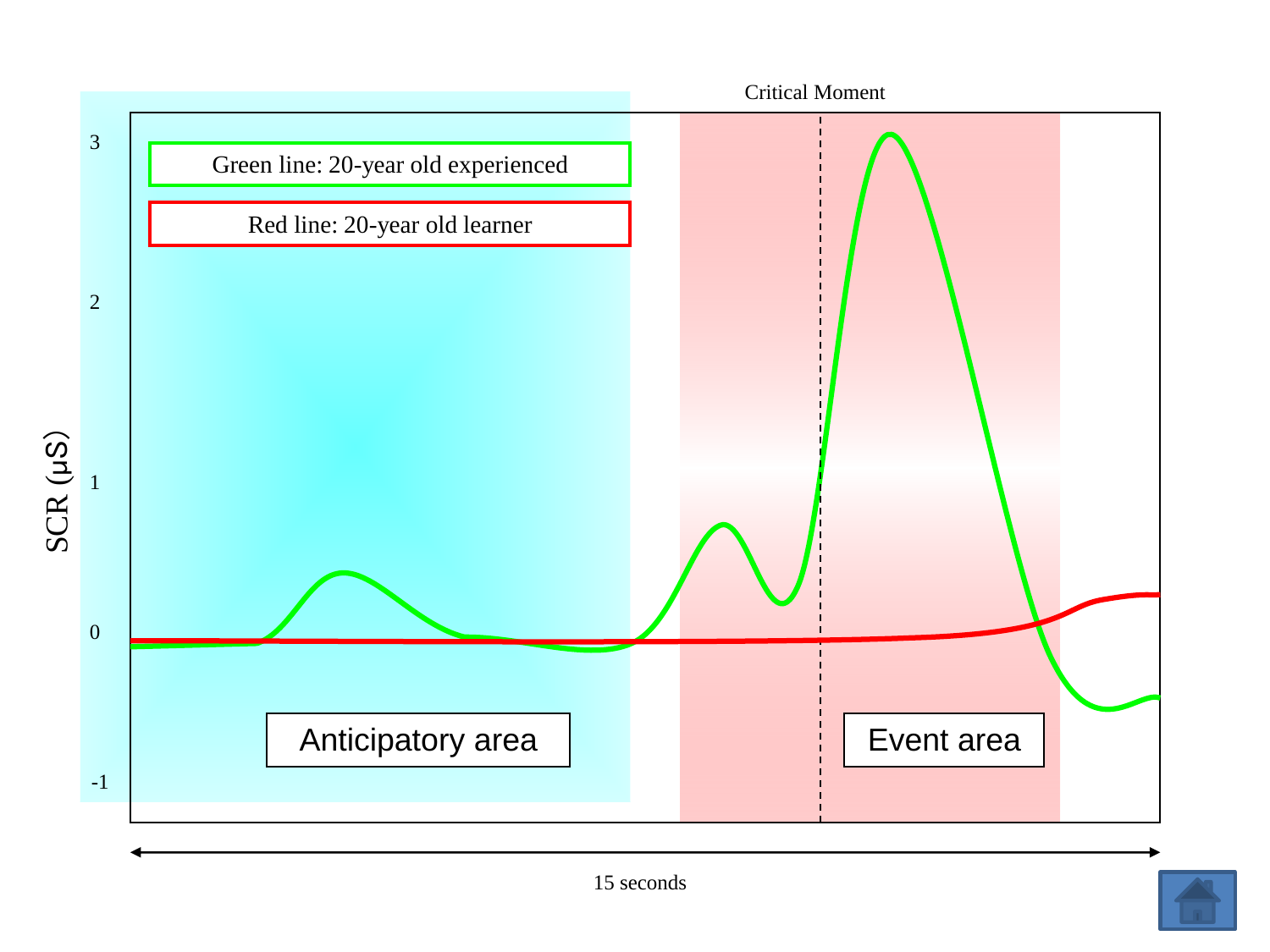# <span id="page-6-0"></span>Doctor, Doctor, cant you see….. It's a public health issue

- 2017
	- 146 deaths
	- 1,589 serious
	- 7,693 slight
	- 9,428 total casualties

In any other walk of life …………

….…….. It's an epidemic

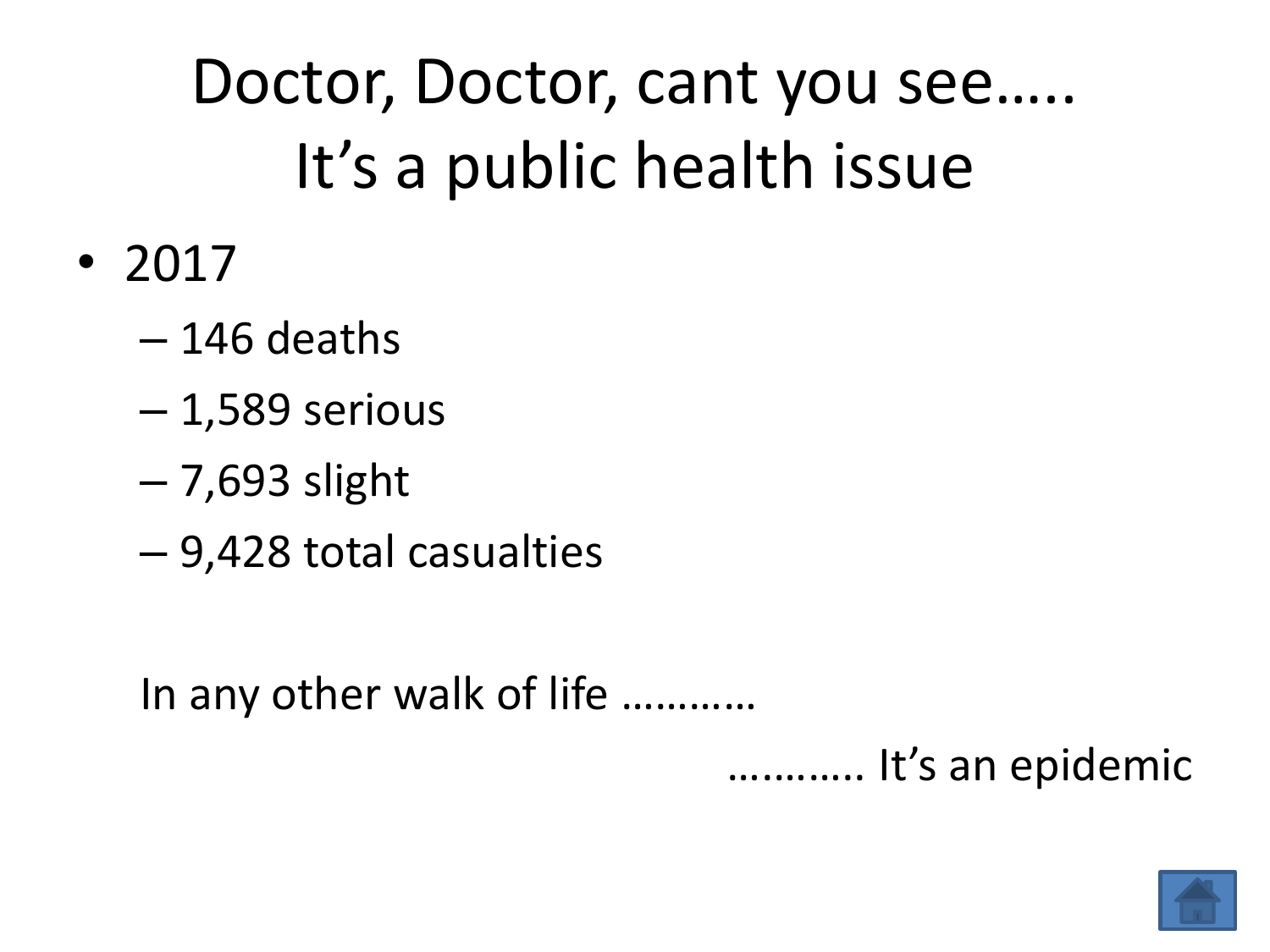# Early Years are Vital

#### <span id="page-7-0"></span>**Jesuits**

Give me the child, and I will mould the man.

Give me the child for seven years, and I will give you the man.

Give me the child till the age of seven, and I will show you the man.

#### **United Nations**

To be effective, road safety education shall be provided on a systematic and continuous basis in preschool establishments, primary and secondary schools, within out-ofschool activities and places of further education."

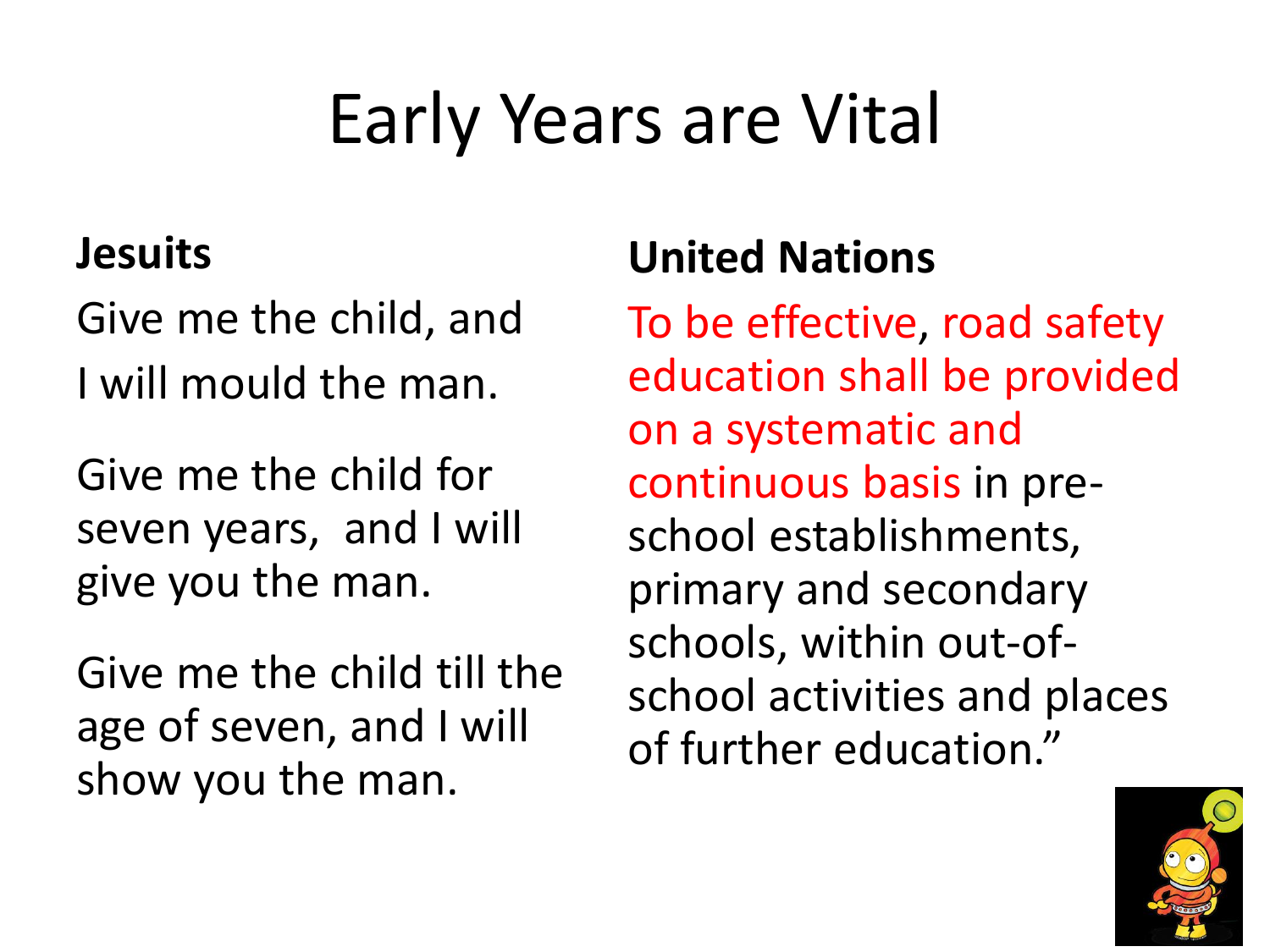## "WHAT OUR CHILDREN LEARN NOW, COULD LAST



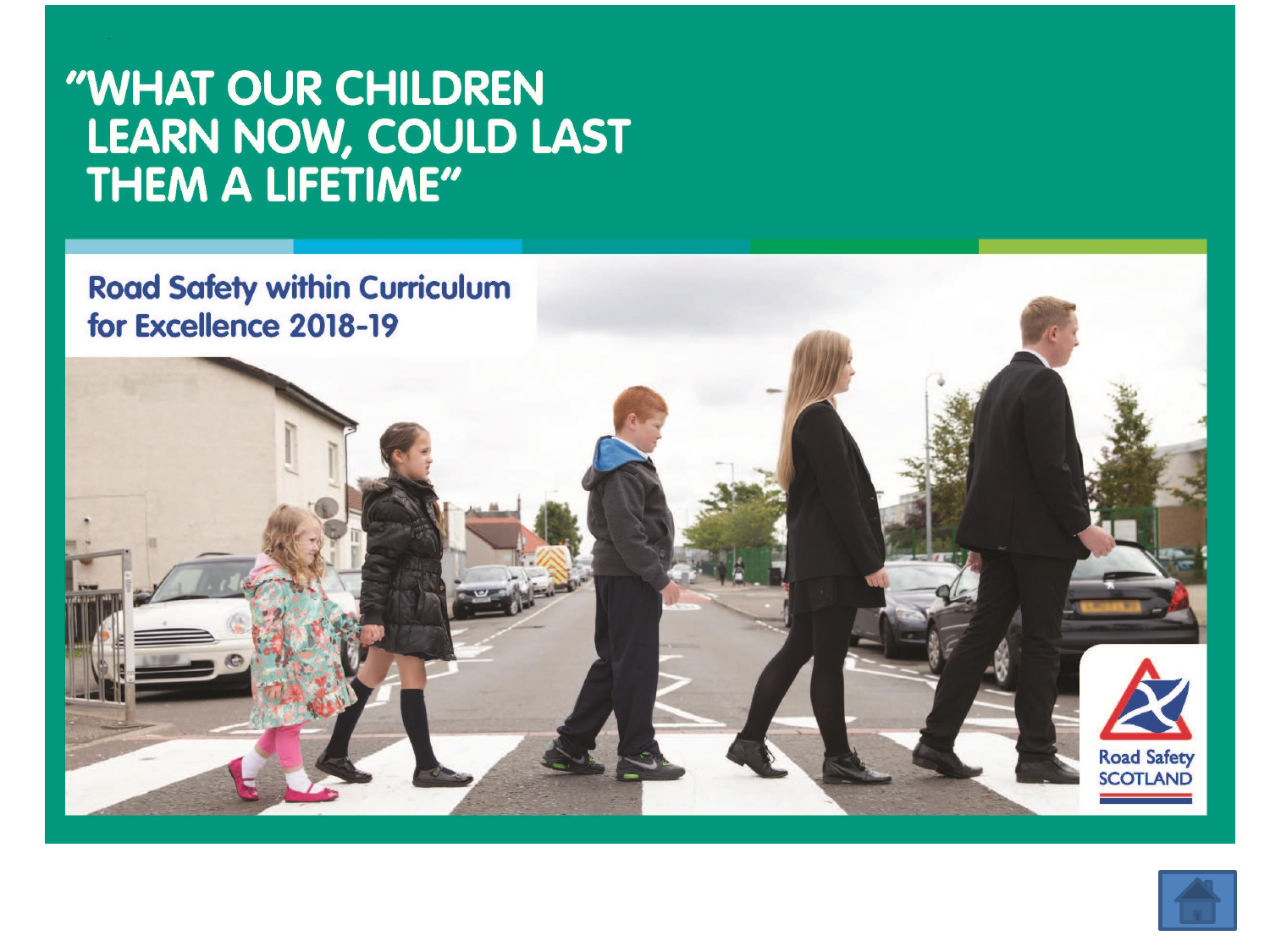# <span id="page-9-0"></span>Safe Drive Stay Alive (et al)

- Popular
- Partnership exemplar
- Collective expertise
- Captive audience
- Emotional hook
- Well-received
- Halo effect
- Effectiveness
- Robust evaluation
- First, do no harm
- Unintended consequences
- Plausible or valuable

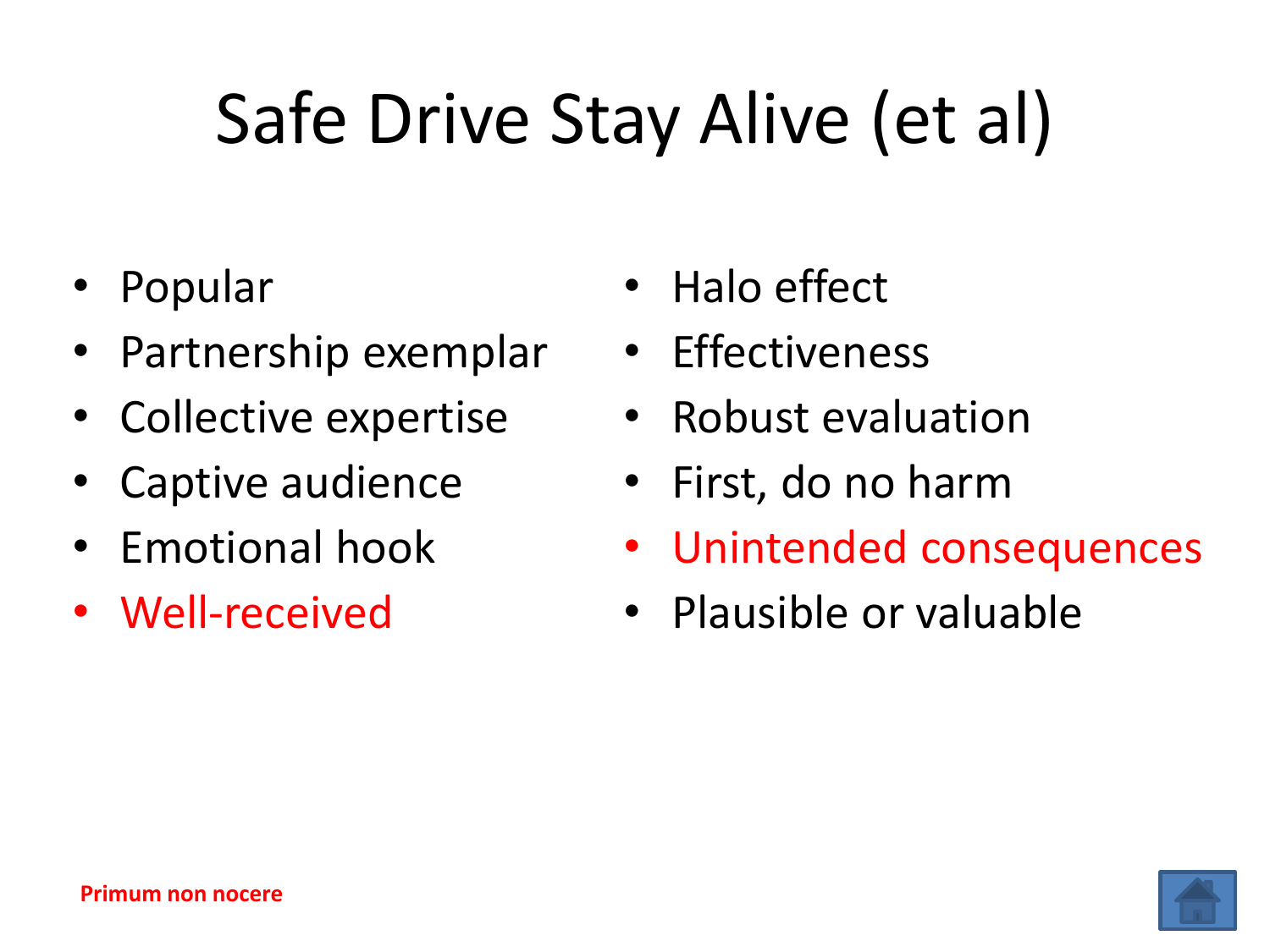### <span id="page-10-0"></span>**PERCEPTION** versus **REALITY**

- Does somebody have to be here killed before you do anything about it!
- Media Hype
- Pressure from political masters, neighbours, spouse, family, friends, etc
- School gate parking

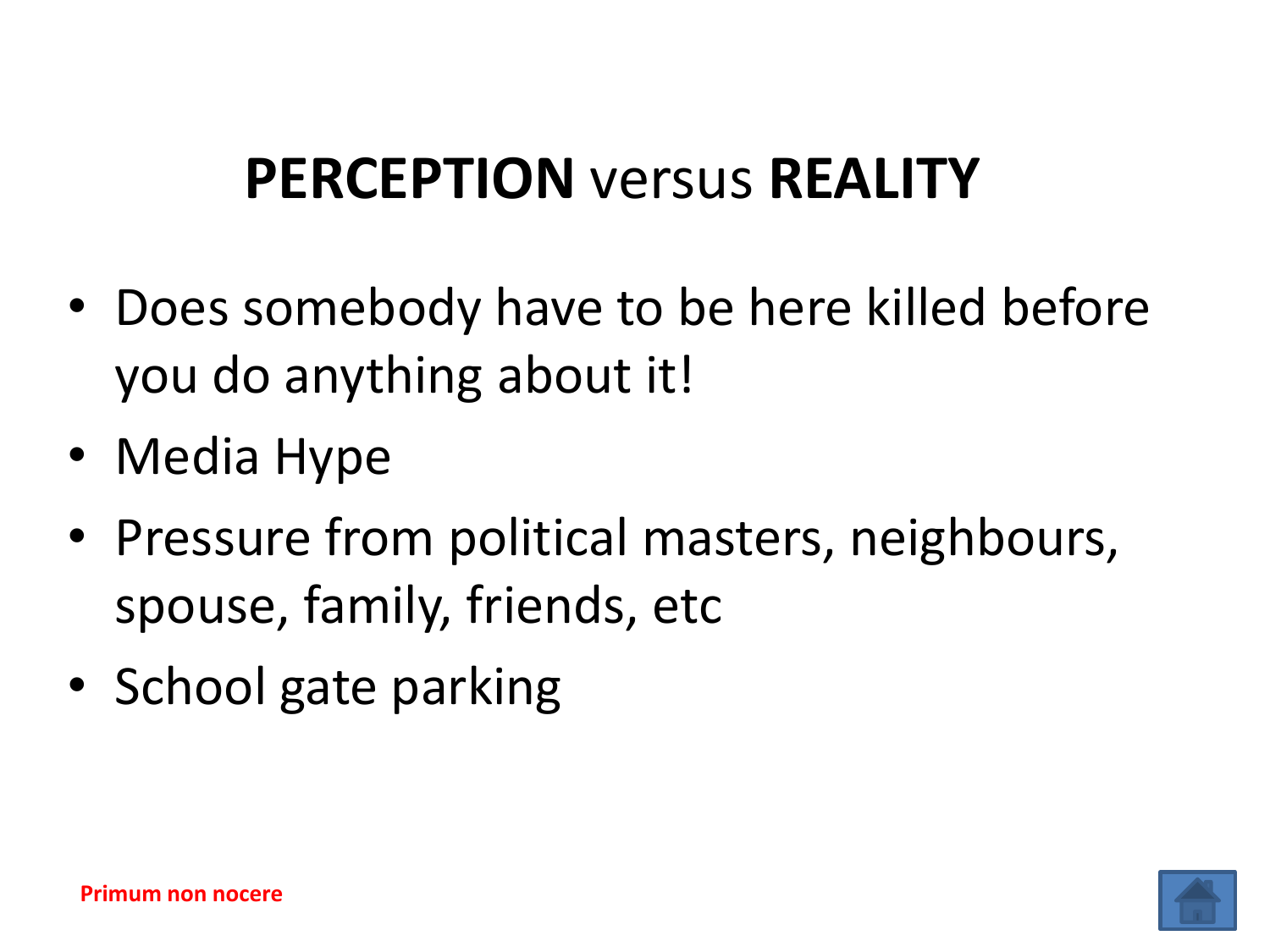## <span id="page-11-0"></span>The Framework and Mid-term Review

- Original 8 priority areas
- 96 commitments
- Reviewed 2015/16
	- Original aspirations still relevant, but
	- 3 Priority Focus Areas
		- Speed and Motorcyclists
		- Pre, Young, and Older Drivers
		- Pedestrians and Cyclists (VRUs)
	- Safe System approach

Next steps ……towards 2030?